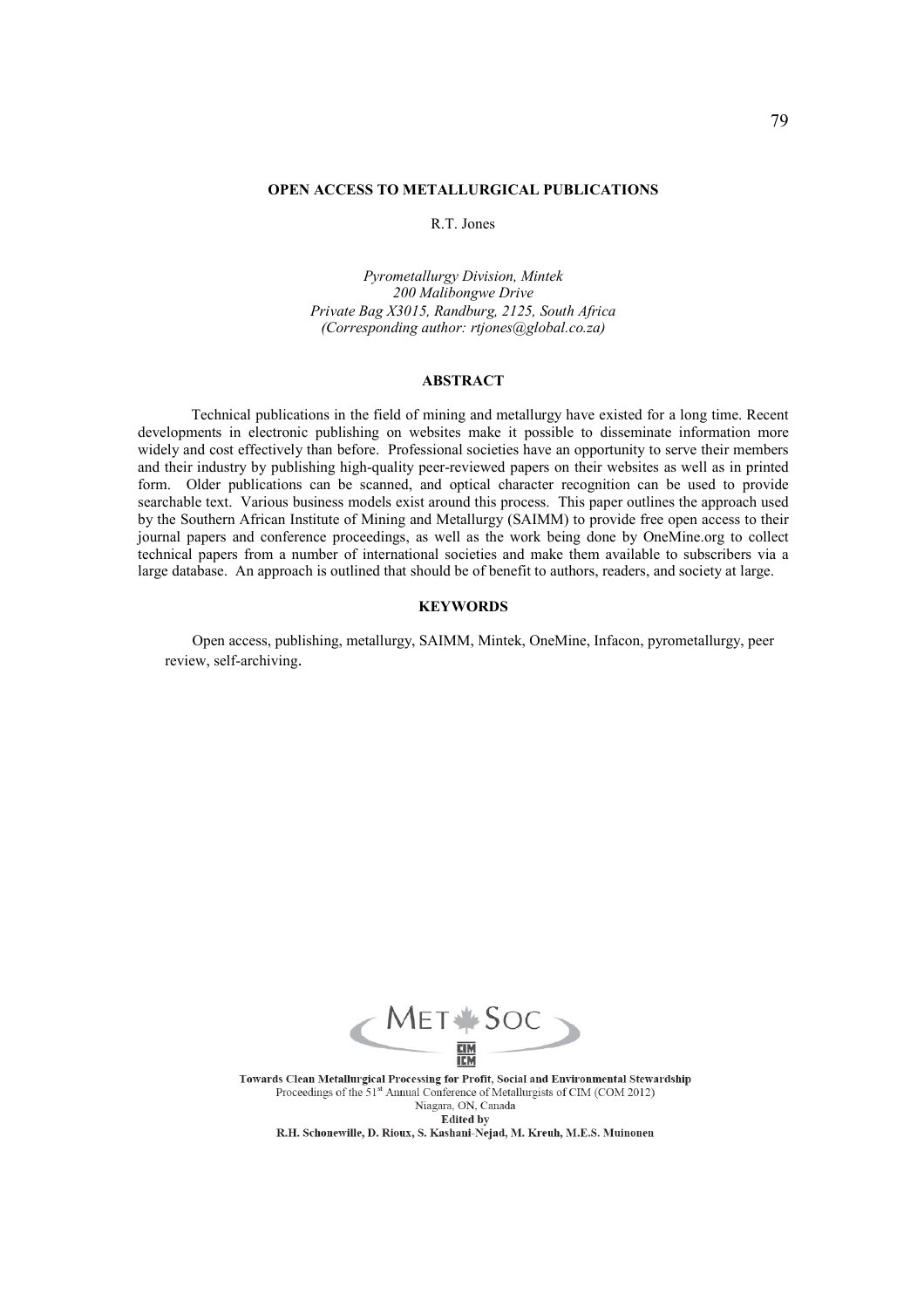## **INTRODUCTION**

Georgius Agricola (1494-1555) was not the first writer on the subjects of mining and metallurgy, but is well known as the author of *De Re Metallica* ('of things metallic' or 'on the nature of metals'), a book that documents and illustrates the observations he made in the course of his extensive travels in the 1500s. Agricola wrote extensively about mining methods and metallurgical processes that were in place in the Middle Ages. The original Latin version of *De Re Metallica* was published in 1556, the year after Agricola died. It was translated into English by Herbert Hoover, a mining engineer and later President of the United States, and his wife Lou Henry Hoover, a geologist and classicist. The English version of *De Re Metallica* was published in 1912.



Figure 1 – Georgius Agricola and one of the woodcut illustrations of a smelter in De Re Metallica

In his preface to *De Re Metallica* (Agricola, 1556), the author says:

"I have omitted all those things which I have not myself seen, or have not read or heard of from persons upon whom I can rely. That which I have neither seen, nor carefully considered after reading or hearing of, I have not written about."

Although *De Re Metallica* is probably the best known medieval book on mining and metallurgy, the first printed book on metallurgy to have been published in Europe is considered to be *De la Pirotechnia*, written in Italian by Vannoccio Biringuccio, and published in Venice in 1540. This book (Biringuccio, 1540) gives details on mining practice, the extraction and refining of numerous metals, and the production of alloys such as brass.

Perhaps these first two books on metallurgy could be considered to be the start of the tradition of scientific and technical literature in this field.

Scientific publishing of journal papers has been in existence for about 350 years. The world's oldest and longest-running scientific journal, the *Philosophical Transactions of the Royal Society*, was first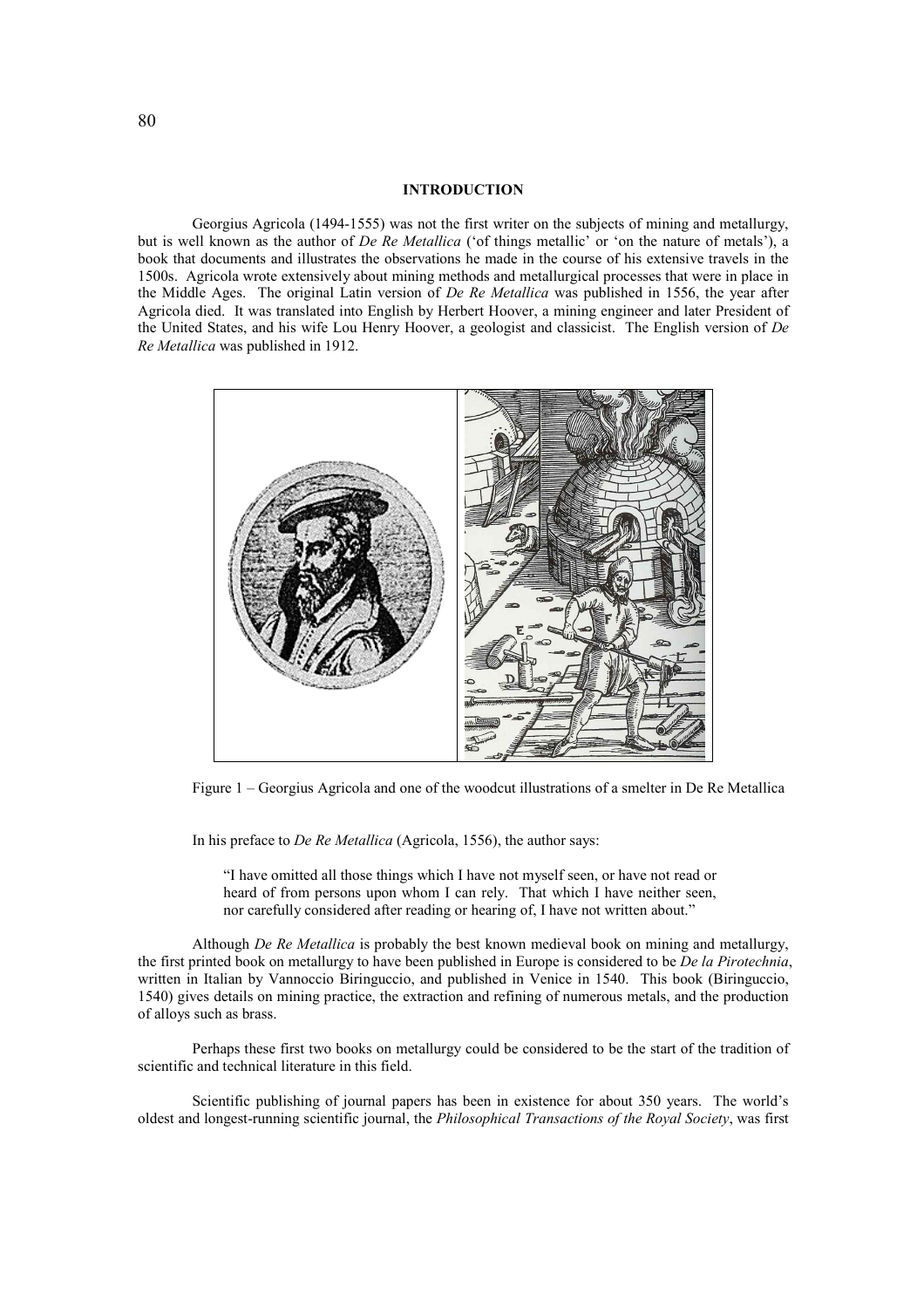published in March 1665, in London. "Henry Oldenburg – Secretary of the Royal Society and first Editor of the publication – ensured that it was 'licensed by the council of the society, being first reviewed by some of the members of the same', thus making it the first ever peer-reviewed journal." (Royal Society, 2011)

The nature of scientific societies has changed since the early days when regular meetings were held to discuss science and run experiments. The reading of scientific papers took place, and publication of papers was done to record the proceedings of meetings. Learned societies nowadays exist to promote an academic discipline or profession, and are mostly non-profit organizations. They typically hold conferences for the presentation and discussion of new research results, and publish or sponsor academic journals in their discipline. The system of peer review (significantly flawed, but the best we have) is used to maintain standards and to improve the quality of papers, but reviewers need to be chosen carefully and monitored. Nowadays, some learned societies continue to publish journals themselves, while others have contracted this job to commercial publishing companies.

In recent times, the Internet has transformed the dissemination of knowledge, a capacity once exclusive to publishers. This raises the questions of access and funding. Some journals, especially those operated by commercial publishers, charge for access to the papers published in their journals. It is also the case that some journals that adopt an author-pays funding model, sometimes with concessions being made for free publication by those who cannot afford to pay (maybe because of no institutional support) so that no-one is prevented from publishing because of financial reasons. The so-called *open-access* approach is discussed in greater detail in the next section of this paper.

In the interests of making scientific information available to a wider audience, the Royal Society announced in October 2011 that they had made the historical archives of the *Philosophical Transactions* (over 60 000 scientific papers) permanently free to online access from anywhere in the world. All of the historical archival papers (published more than 70 years ago) from the *Philosophical Transactions* are now freely available on their website. Current publications are available via *delayed open access* where older articles (12 months for biological sciences, and 24 months for physical sciences) are made freely available. They also allow a *hybrid open access* or *open choice* option where authors can pay an article-processing charge that allows for their article to be made freely available immediately upon publication. Such articles are covered by a Creative Commons licence allowing redistribution and re-use. (Royal Society, 2012)

## **Open Access**

In academic publishing, authors are not paid by the journal for their writing; peer reviewers give their time voluntarily to evaluate papers and suggest improvements; and, journal editorial boards (and, sometimes, even journal editors) are unpaid. However, scientific papers can be very costly for readers to obtain (typically tens of dollars per paper). Perhaps this could be justified in the days before online publishing, as much cost was incurred in the mechanical reproduction and dissemination of the information to a rather niche audience. However, it kept academic work largely inaccessible to the general public. Nowadays, low-cost publishing on websites has changed the cost structure of information publication and dissemination, making it possible to extend the reach of information to a much greater worldwide audience. Online publishing also allows articles to become available sooner than printed versions. There is considerable support for the idea of a more open research literature.

It is interesting to note that the principle of copyright was set up to limit the free exchange of published information in exchange for providing an economic incentive to the author, so that we may all enjoy more works. In the case of academic publishing of technical papers, it seems that this principle is somewhat inapplicable, as authors are generally rewarded only by the scholarly impact and increased citation of their work and do not gain financially from the sale of their papers. Perhaps the copyright restrictions should be amended to stay with the author (and not be used to withhold access from the public) and only a licence should be given to the publisher to enable them to reproduce the work and to coordinate the giving of permission to others for further reproduction. [There is an important distinction to be drawn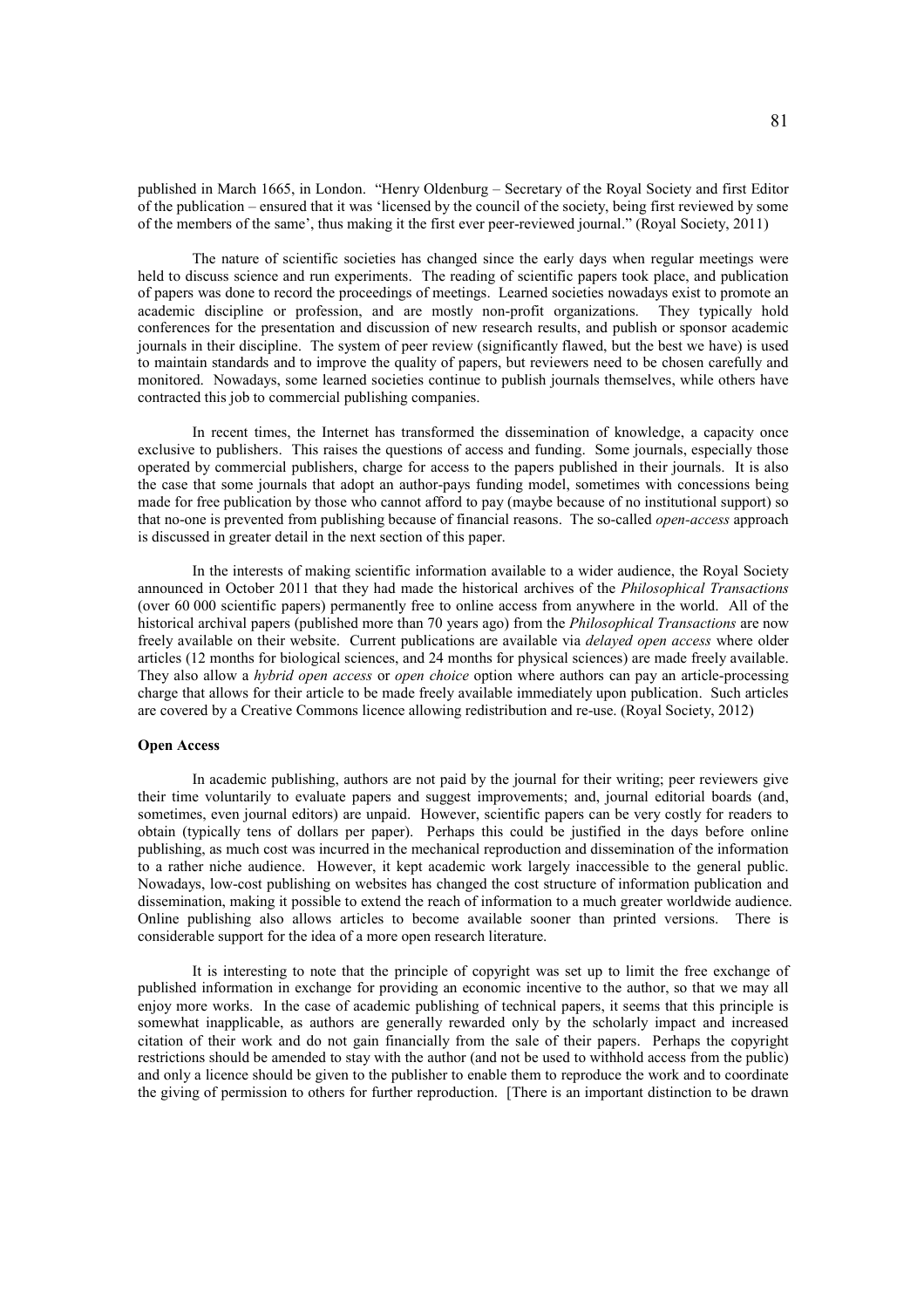between work that scholars want to give away (journal articles, conference papers) and work from which they expect to derive income (books), and this present discussion focuses only on the former.]

Open access publishing is an initiative that aims to provide universal, unrestricted free access to full-text scholarly materials via the Internet. This presents a radically different approach to the dissemination of research articles that has traditionally been controlled by the publishing enterprise that regulates access by means of subscriptions and licences fees levied on users, predominantly academic libraries.

Open access publishing is based on the principle of maximizing the ease with which publications can be obtained. Open publications are visible to search engines, such as Google, thereby making them easily found. This serves the interests of authors, in that they want their writing to have maximum reach and impact, and want their work to be discussed and cited often. It also serves the interests of readers who desire low-cost or free access to a wide range of information. Peer reviewers are usually also authors and readers, so their interests are looked after too. However, it is also very important to safeguard the interests of publishers or scientific societies, as these bodies have high reputations and ensure the trustworthiness of what is published. This paper examines the models or approaches that have been used in a number of instances.

Sources of funding for scientific societies include: membership fees, subscriptions to journals, sale of publications, sponsorship, limited advertising, conference fees, and article-processing charges.

Through proper management of open-access publication, it is possible to maintain the same standards of high-quality production of peer-reviewed papers, with the potential for greatly increased dissemination and citation. Some research funding bodies have encouraged open access publication by removing the consideration of a journal's prestige or impact factor in their screening of grant applications. For example, the Wellcome Trust "affirms the principle that it is the intrinsic merit of the work, and not the title of the journal in which an author's work is published, that should be considered in making funding decisions". (Wellcome, 2012)

The high cost of obtaining published papers can be seen as a barrier for scientists and engineers working in the poorer countries of the developing world, as well as for unemployed scientists who would like to keep abreast of their fields while seeking work. Open access provides unrestricted availability to publications to anyone with a connection to the Internet. Möller (2006) has examined the case for open access publishing of journals in a South African context.

Another benefit of having open access to scientific papers is that search engines can be used to find associations between items that would be missed by human readers of individual papers. 'Reinventing the wheel' can sometimes be avoided by ensuring that older papers are readily available to researchers.

Today's world faces many policy choices, on issues such as climate change, energy generation, and recycling. These issues cannot be properly addressed without widespread access (even by the general public) to the results of scientific research in each of these areas. The British government has recently announced an initiative to make all taxpayer-funded research available online to anyone who wants to read or use it (Jha, 2012b). It is hard to argue that keeping scientific information behind expensive pay walls is in the best interest of society. There is an increasing degree of dissatisfaction in the scientific community (Jha, 2012a) with the degree of control exerted by the big three publishing houses (namely Elsevier, Springer, and Wiley) who own most of the world's more than 20 000 academic journals, and account for about 42% of all journal articles published (Jha, 2012a).

Commercial publishers are concerned about losing their revenue stream to open-access competition (Butler, 1999). There is some scepticism about the economic viability of the open-access model of publishing (Boshoff and du Plessis, 2011), but these objections are often easily overcome (Taylor,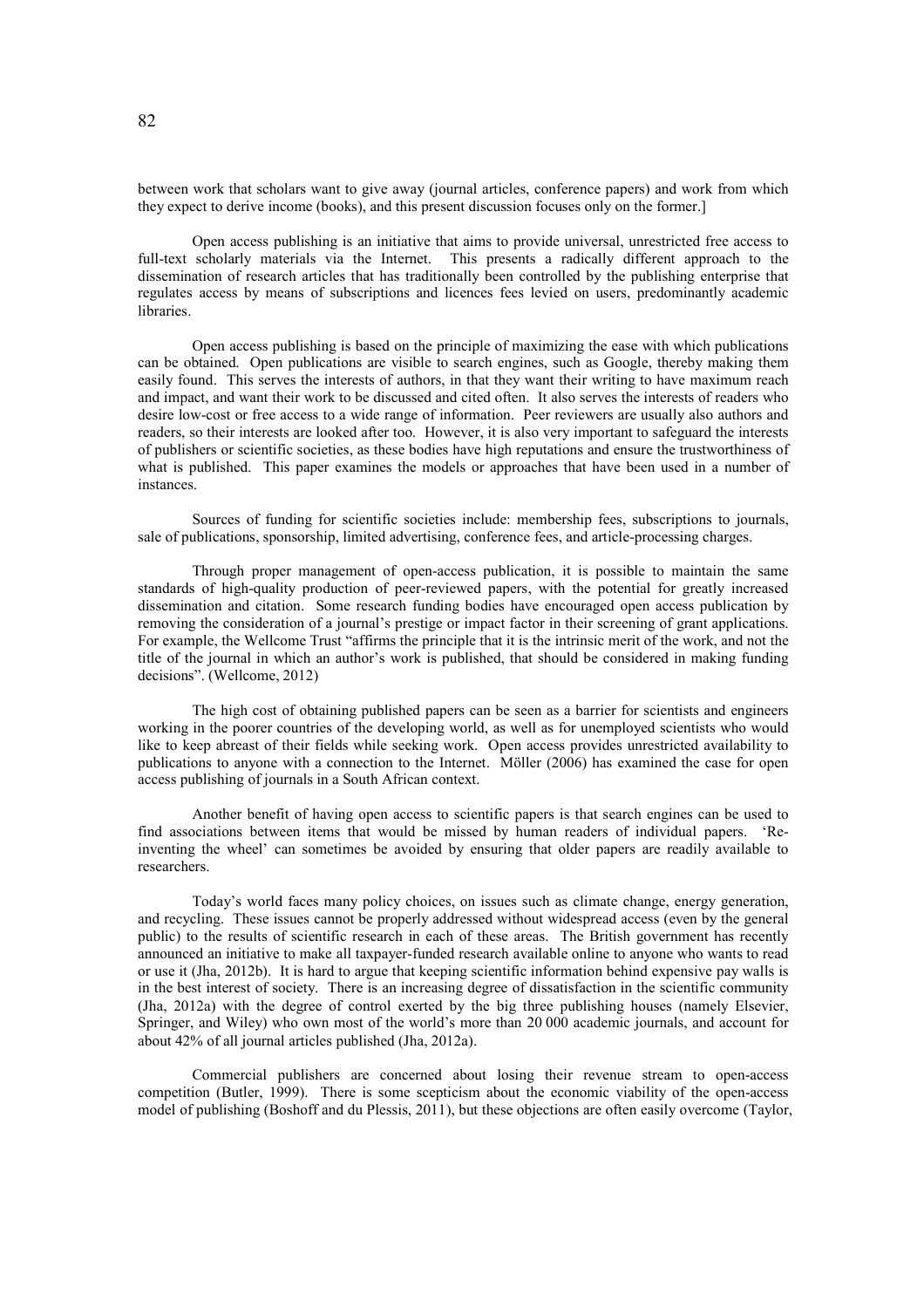2012). It has also been argued (Boseley, 2005) that there is a moral imperative to remove restrictions of access to the scientific literature. There is a fundamental question that needs to be addressed by learned societies – are they there to make a lot of money from publishing to underwrite their other activities, or are they there to advance science?

#### **SAIMM**

The Southern African Institute of Mining and Metallurgy began life, a few years after the discovery of gold in Johannesburg, when fourteen chemists and metallurgists met on 24 March 1894 at the North-Western Hotel at 21 Pritchard Street, Johannesburg, to form a society and elect a council. The society at that time was known as the Chemical and Metallurgical Society of South Africa. In 1903, it broadened its scope to become the Chemical, Metallurgical and Mining Society of South Africa, and then in 1956 was renamed as the South African Institute of Mining and Metallurgy. The present name was adopted in 2006, to reflect the regional scope of the institute.

The SAIMM Journal is currently published monthly, and, of course, electronic copies of papers in PDF format are also produced. SAIMM has printed copies of the journal dating back to the inception of the society in 1894. Some years ago, some of the archival papers dating back to 1969 were scanned, and the resulting PDF documents were subjected to optical character recognition (OCR) so that the documents could be searched using the embedded OCR text, as well as read. These electronic documents were initially placed on the SAIMM website and made available at a cost. Members of the institute were allowed free access to the online papers. About five years ago, the decision was made to make all of the papers available free of charge to everyone. This was in line with one of the main strategic objectives of SAIMM to disseminate scientific and technical information to the benefit of the mining and metallurgical industries, and was intended to provide the widest possible readership for authors who published papers in the SAIMM Journal. Opening up access (in searchable electronic form) to older historical information provided a rich source of information to readers who otherwise would have struggled to obtain the information. The move to open access publishing offered the additional advantage of simplifying the administration of the website.

There is an initiative currently underway to scan all of the remaining historical copies of the journal (for the period 1894 to 1969). This has been supported by the Carnegie Foundation (as part of their effort to get a wide range of African journals online) and Sabinet.

SAIMM also makes its papers available to other online databases, in order to reach as wide an audience as possible. This includes OneMine (discussed later) and the SciELO system that is managed by the Academy of Science of South Africa.

SAIMM sends out a monthly e-mail notification to members about the papers (with links to the actual content) to be published in the journal.

SAIMM also publishes proceedings of many mining and metallurgical conferences that it organizes. The cost of producing conference proceedings is covered by conference fees. Conference papers are made available online via open access, a short period after the conference has taken place.

SAIMM is a not-for-profit society where much of the work is done by volunteers, supported by a small secretariat with paid full-time staff. Authors and peer reviewers give their time free of charge (or are paid by their employers to do the work), but other aspects of the publishing chain (such as editing, typesetting, proof-reading, printing, packaging, posting, and website management) clearly come at a cost. Advertising and sponsorship cover many of these costs, but the principal sources of income of the institute are membership subscriptions and conference fees.

It is in the best interests of authors to ensure that their papers are freely available to as wide an audience as possible. It is also in the best interests of readers to have free access to papers. For these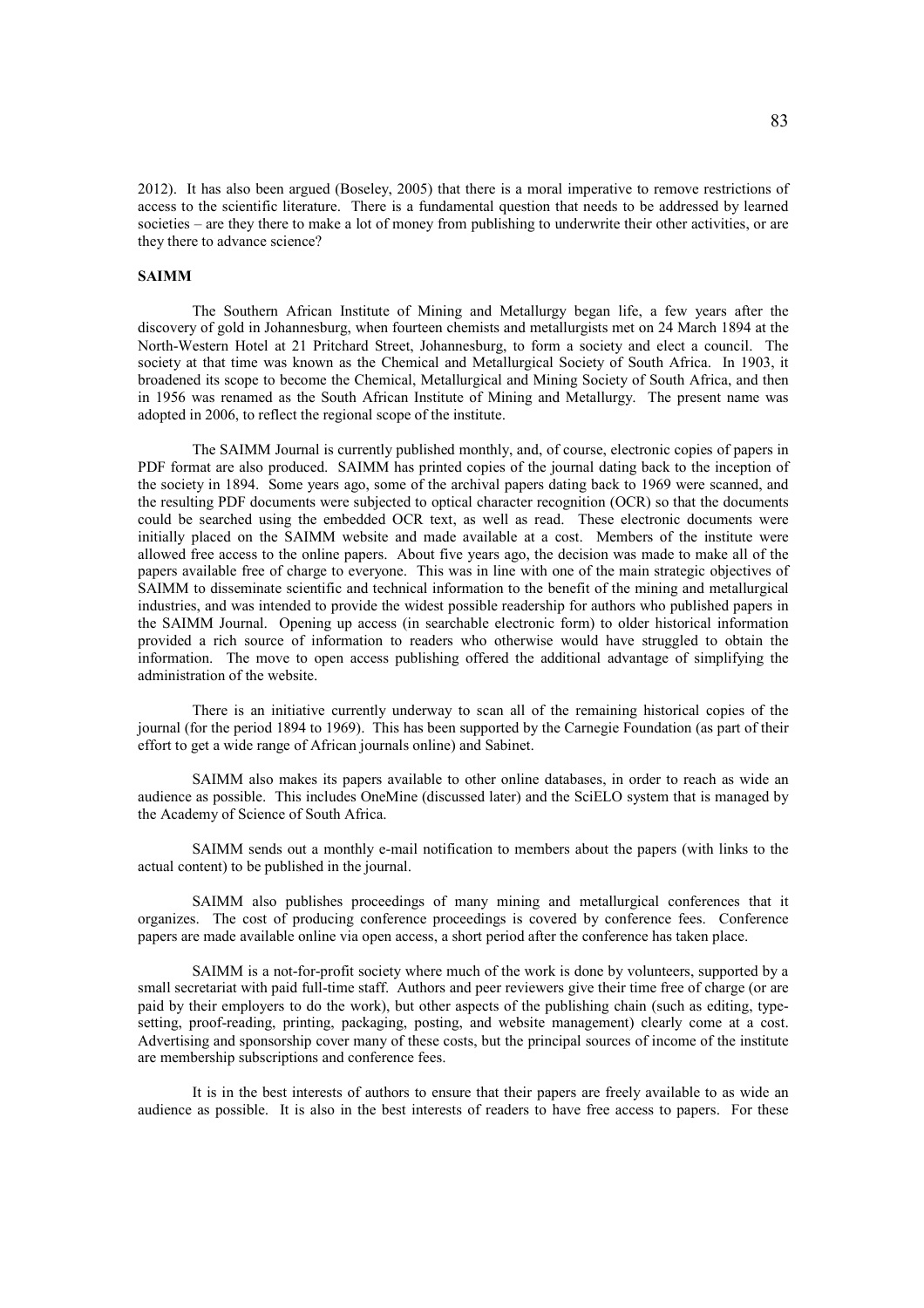reasons, SAIMM neither charges authors nor readers for papers published in their journal or conference proceedings.

## **Mintek**

Mintek is a state-owned national research organization, based in Randburg, South Africa, that works in the field of minerals technology. The Pyrometallurgy Division at Mintek started in about 1996 to make available all of its open publications (papers and patents) on its website (Mintek, 2012). In order to make the initial selection of older papers available, the question of existing copyright restrictions had to be addressed. In some cases, this was easily managed, by getting the permission of societies such as SAIMM to make copies of the papers available on the Mintek website. In a few cases, where the copyright restrictions of commercial publishers were particularly onerous, pre-print versions of the papers were used instead of the as-published versions. There were also some papers (written by Mintek authors) where it was seen as expedient to go ahead with the website publication without being able to obtain explicit permission, on the understanding that these would be withdrawn if any objections were received. Suffice it to say that there have been no complaints at all in this regard. This repository of papers has now become a valuable resource to pyrometallurgists around the world, and these publications can easily be found via search engines. It also provides a very interesting snapshot of much of the work done by the organization. It is now a routine matter of policy for all published papers to be included in the pyrometallurgy section of the website. Some other technical divisions at Mintek have also recently started similar initiatives to put together online published compilations of their papers.

Many scholarly publishers, including Elsevier, Springer, and John Wiley & Sons, now include concessions in their copyright policies to allow some form of self-archiving of full-text articles by authors in their institutional repositories or on personal websites.

## **Infacon**

Infacon (the International Ferro-Alloys Congress) was founded in South Africa in 1974 by the SAIMM (Southern African Institute of Mining and Metallurgy), Mintek (then the National Institute for Metallurgy), and FAPA (the Ferro Alloys Producers' Association) when the first Infacon was held in Johannesburg. The intention of Infacon is to stimulate technical interchange on all aspects of ferro-alloy production. Infacon continues to contribute to the exchange of research and development information by publishing refereed papers covering the major and most of the minor ferro-alloys.

Infacon is controlled by the International Committee on Ferro Alloys (ICFA) whose objective is to promote the holding of the congress every three years in appropriate locations and to retain the established high technical standard. ICFA arranges the meetings of representatives from producing and consuming countries during each Infacon to discuss the relevant technical content for Infacon and decide on the country that will host the subsequent congress. The current members of ICFA include: ABRAFE (Brazil), CSM (China), IFPEO (Europe), IFAPA (India), JFA (Japan), TFA (North America), and FAPA (South Africa).

Permission was given at the 2010 meeting of ICFA to digitise all proceedings from past Infacon events and to make these (and future proceedings) freely available on a suitable website (Infacon, 2010). Proceedings from 2004 onwards were already in digital format, but older publications had to be scanned and subjected to optical character recognition before the PDF documents could be made available online. This work-in-progress is intended to make all of the previous Infacon papers (from the 12 conferences held so far) freely available to all interested people.

It is hoped that future similar initiatives will take place to digitise and publish online the proceedings of other important series of conferences.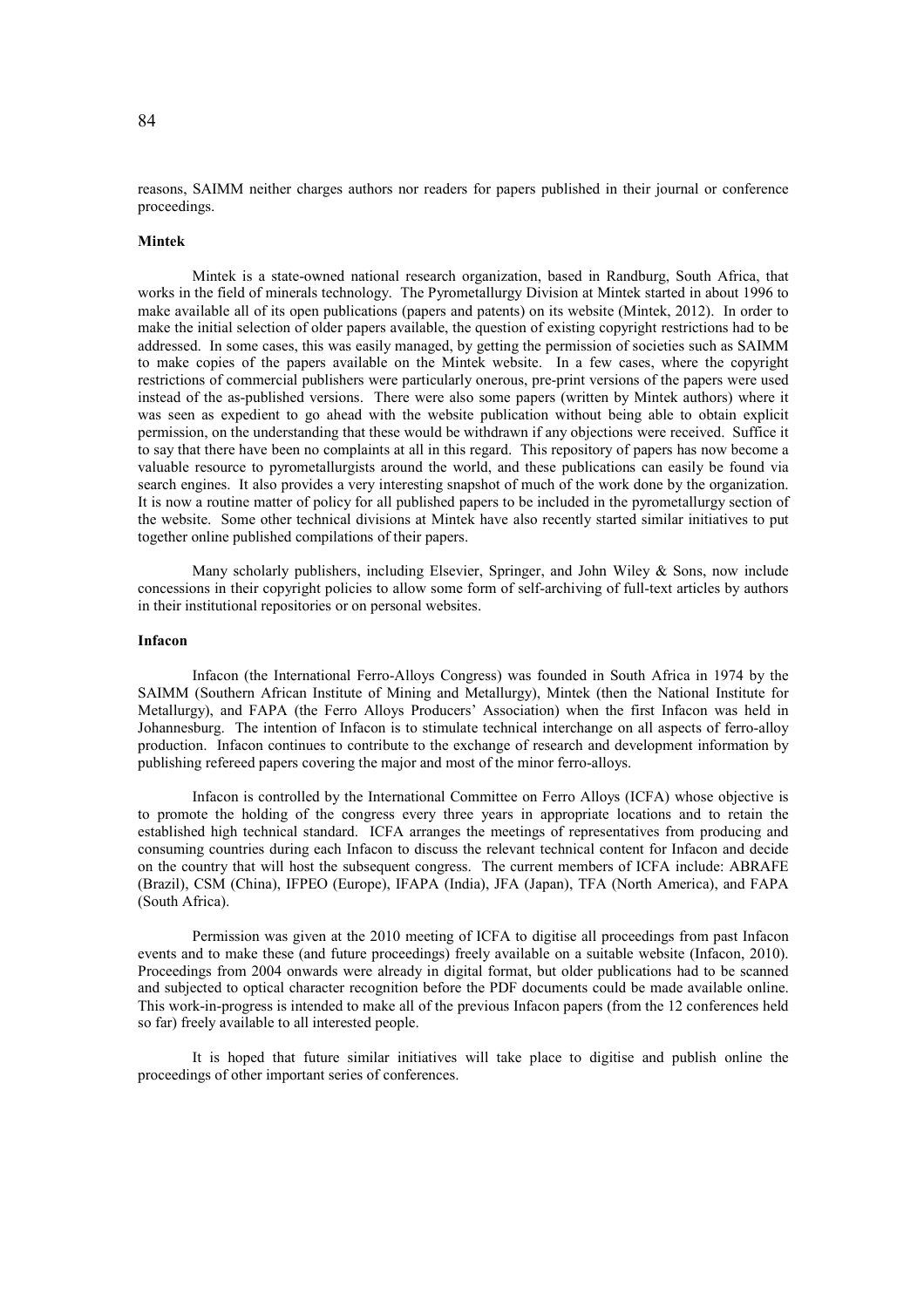#### **Pyrometallurgy in Southern Africa**

In order to document Southern African smelters, papers were solicited from as many as possible of the Southern African pyrometallurgical plants, for presentation at the *Southern African Pyrometallurgy* conferences in 2006 and 2011. These papers include a description and some history of the operations, and include some highlights of current work. These descriptions of plant operations are published as an online reference compilation that will provide very useful information for metallurgists entering the field. By publishing this information on a website (Jones, 2005), it can be updated as and when required. The compilation covers a wide spectrum of activities within the field of pyrometallurgy, also including some universities, research organisations, and engineering companies. The list of smelters covered is already quite extensive, and it is hoped to eventually achieve fully comprehensive coverage of all known plants.

The pyrometallurgy.co.za website also contains a list of international conferences (Jones, 2012) of interest to pyrometallurgists.

## **OneMine**

OneMine was set up as a collaborative international venture between various technical societies that serve the mining and minerals community. Its objectives include the consolidation of knowledge into a centralized repository and the dissemination of this information to the industry, and the archiving and storage of older materials that are disintegrating due to age. Its database contains the full-text complete versions (in PDF format) of approximately 100 000 mining and minerals related documents. Some of these materials were previously available only in printed form. OneMine has gathered together technical documents, conference papers, and articles from numerous sources into a single comprehensive database and search engine. Titles are included in OneMine if they are known to maintain high standards for editorial integrity and credibility in the dissemination of mining and minerals research, and are well regarded by the scientific communities.

OneMine is an independent organization governed by a board of trustees. It was created in early 2007 by the Society for Mining, Metallurgy and Exploration (SME). Additional contributing societies, such as AIME (American Institute of Mining, Metallurgical, and Petroleum Engineers), IMMS (International Marine Minerals Society), and SAIMM (Southern African Institute of Mining and Metallurgy) adopted the concept quickly.

Since its launch in January 2008, OneMine.org has grown to the stage where, at the beginning of May 2012, it reached the milestone of having 100 000 mining and minerals related documents (comprising 1.6 million pages) on the site. There were approximately 140 000 downloads during 2011. The time span of the documents ranges from 1871 to the present day.

The current list of participating societies includes: AIME -The American Institute of Mining, Metallurgical, and Petroleum Engineers AusIMM - Australasian Institute of Mining and Metallurgy DFI - Deep Foundations Institute IMMS -International Marine Minerals Society NIOSH - National Institute for Occupational Safety and Health (USA) SAIMM - Southern African Institute of Mining and Metallurgy SME - Society for Mining, Metallurgy, and Exploration TMS - The Minerals, Metals & Materials Society

OneMine's approach is to make available documents free to members of participating societies. (OneMine is a benefit included in the cost of membership of participating societies.) The funding of OneMine comes from annual fees paid by participating societies, sales of documents to non-members, sales of advertising, and corporate / library subscriptions.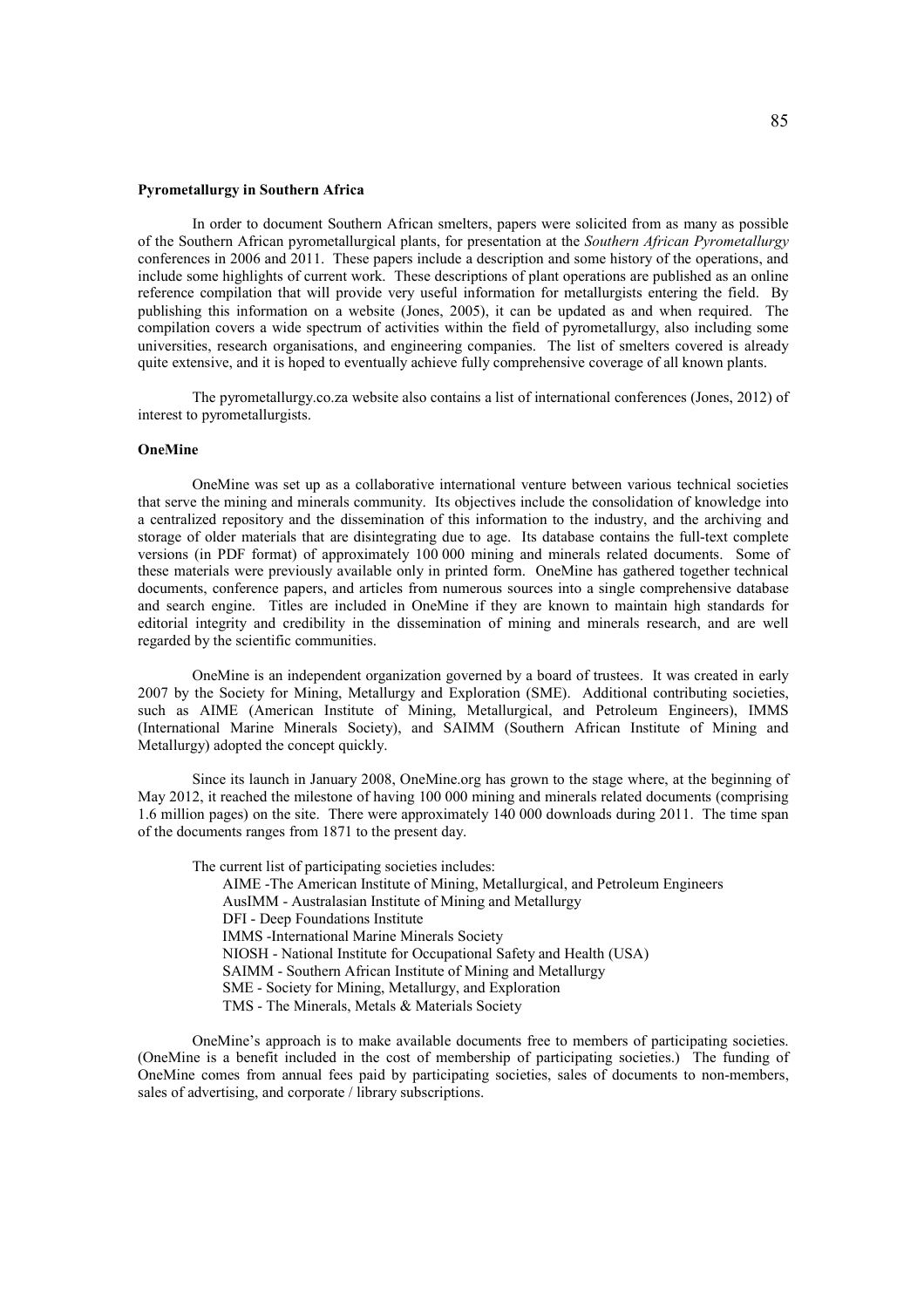The goal of OneMine is to collect the most relevant and reliable aggregation of technical papers associated with mining and minerals in one, easy to navigate location. Anyone can search OneMine. Members of participating societies can view, download, and print documents at no charge. If a user is not a member, they can choose to purchase papers individually.

OneMine, Inc. (www.OneMine.org) is an electronic aggregator (not a publisher) that partners with participating societies and other organizations for the online reproduction of their documents and other research content through licensing agreements. OneMine is not the copyright holder for any materials distributed on their website. Each OneMine participating organization is responsible for the editorial content of its documents.

## **CONCLUSIONS**

It is in the best interests of authors and readers, and society at large, to ensure that scientific and technical papers are searchable and freely available to as wide an audience as possible. It is argued that this can be done effectively by scientific and technical societies who are willing to publish their papers online using one or another variant of the open-access model.

## **ACKNOWLEDGEMENTS**

This paper is published by permission of Mintek, the Southern African Institute of Mining and Metallurgy, and OneMine. Support from the National Research Foundation (NRF) of South Africa is gratefully acknowledged.

## **REFERENCES**

Agricola, G., 1556. De Re Metallica, English translation by Hoover, H.C. and Hoover, L.H., Dover Publications, Inc., New York, 1950. http://www.gutenberg.org/ebooks/38015

Biringuccio, V., 1540. The Pyrotechnia of Vannoccio Biringuccio: The classic sixteenth-century treatise on metals and metallurgy, Translated and edited by Smith, C.S. and Gnudi, M.T., Dover Publications, 1990.

Boseley, S., 2005. A question of ethics, The Guardian, 30 June 2005, Accessed on 16 May 2012. http://www.guardian.co.uk/life/interview/story/0,12982,1517194,00.html

Boshoff, C. and du Plessis, S., 2011. Debunking myths of open access scholarly publishing, Business Day, 5 December 2011, Accessed on 16 May 2012. http://www.businessday.co.za/articles/Content.aspx?id=160330

Butler, D., 1999. Publishers map out a way forward in response to free online archives, Nature, Vol.402, 11 November 1999, p.115.

Infacon, 2010. INFACON: International Ferro-Alloys Congress. http://www.pyrometallurgy.co.za/Infacon/

Jha A., 2012a. Academic spring: how an angry maths blog sparked a scientific revolution, The Guardian, 9 April 2012, Accessed on 16 May 2012. http://www.guardian.co.uk/science/2012/apr/09/frustrated-blogpost-boycott-scientific-journals

Jha, A. 2012b. Wikipedia founder to help in government's research scheme, The Guardian, 1 May 2012, Accessed on 16 May 2012.

http://www.guardian.co.uk/technology/2012/may/01/wikipedia-research-jimmy-wales-online